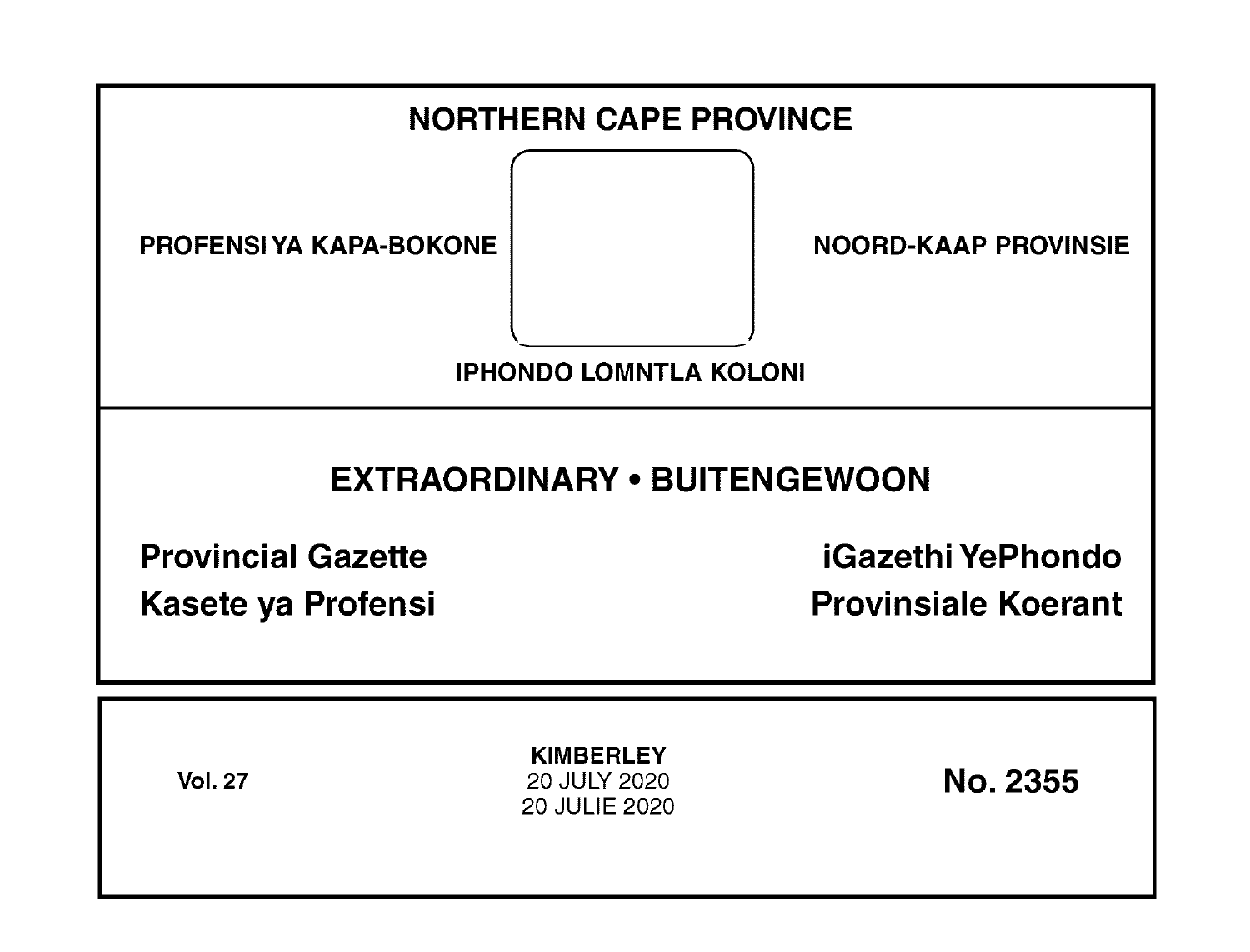## **CONTENTS**

|    |                                                                                                              | Gazette<br>No. | Page<br>No. |
|----|--------------------------------------------------------------------------------------------------------------|----------------|-------------|
|    | <b>MUNICIPAL NOTICES • MUNISIPALE KENNISGEWINGS</b>                                                          |                |             |
| 15 | Local Government: Municipal Property Rates Act (6/2004): Resolution levying property rates for the financial | 2355           |             |